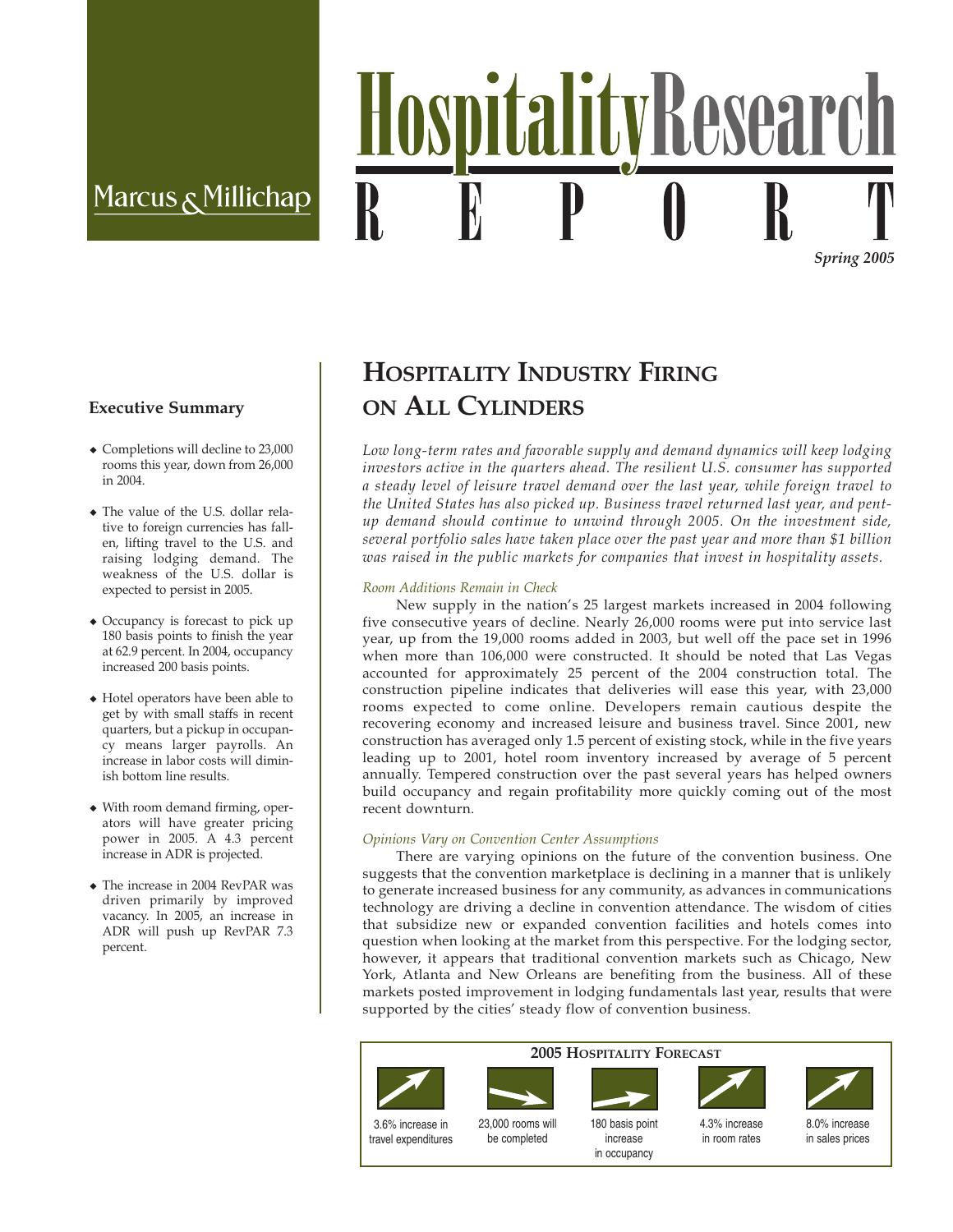## *Economy*

Gross domestic product (GDP), expressed in 2000 dollars, increased 4 percent in 2004, and is forecast to expand 3.0 to 3.5 percent in 2005. Hotel occupancy has



typically had a positive correlation with GDP. The various chain-scale segments, however, are affected differently by economic expansion. According to one forecast, the luxury, upper-upscale and upscale segments stand to record the greatest improvement in fundamentals this year. These segments are favored by business travelers and, as the reasoning goes, with business travel accelerating and corporate profitability running strong, expense accounts will not be scrutinized as closely as they were during the downturn. In turn, operators of properties in these segments will be able to pass through significant daily rate hikes. ADRs for the luxury, upper-upscale and upscale segments are forecast to increase 5.8 percent, 5.7 percent and 4.8 percent respectively, compared to 4.3 percent for all chain-scale segments last year.

#### *Cheap Greenback Supports Hospitality Sector*

Since peaking in value in 2002, the U.S. dollar has fallen 15 percent against a trade-weighted basket of foreign currencies. The decline has fortified local and regional economies that draw significant numbers of foreign tourists. In 2004, for example, New York and Washington, D.C., each saw international tourism volume augment improvements in inbound domestic travel. As a result, hotel fundamentals improved in those markets.

The U.S. dollar could weaken further in 2005, due primarily to the significant current account deficit that the United States continues to run. While the weakness in the greenback persists, the hospitality sector in gateway cities such as New York and Washington, D.C., will continue to outperform other domestic markets, as foreign travelers continue to take advantage of favorable exchange rates.

#### *Increased Staffing May Pressure Bottom Line*

The current good times for hospitality operators have a potential downside. As occupancy improves, operators will face increasing pressure to expand payrolls. Accommodations employment registered nine month-to-month increases in 2004, the best showing since 1999. For the year, employment in the industry posted a 1.8 percent gain.

Payroll costs typically represent the largest expense line item for hotels. Overall employment in the leisure and hospitality sector is forecast to expand 3.9 percent in 2005. Payrolls at luxury, upper-upscale and upscale properties could record the greatest share of the increase, as these segments implemented the deepest staffing cuts during the recent downturn.

#### *Capital Flows Into Publicly Traded Lodging REITs*

More than \$1.2 billion was raised in the initial public offerings of hospitality REITs in 2004. As a result, expectations for this year's investment climate are positive,

with sales of lodging assets expected to increase in the months ahead as the capital is put to work. In fact, the public market capitalization of publicly traded lodging REITs expanded 51 percent last year, to \$14.7 billion, signaling a surge of capital into the hospitality



sector. Total market capitalization for publicly traded hospitality REITs increased 18 percent during the year to \$817 million.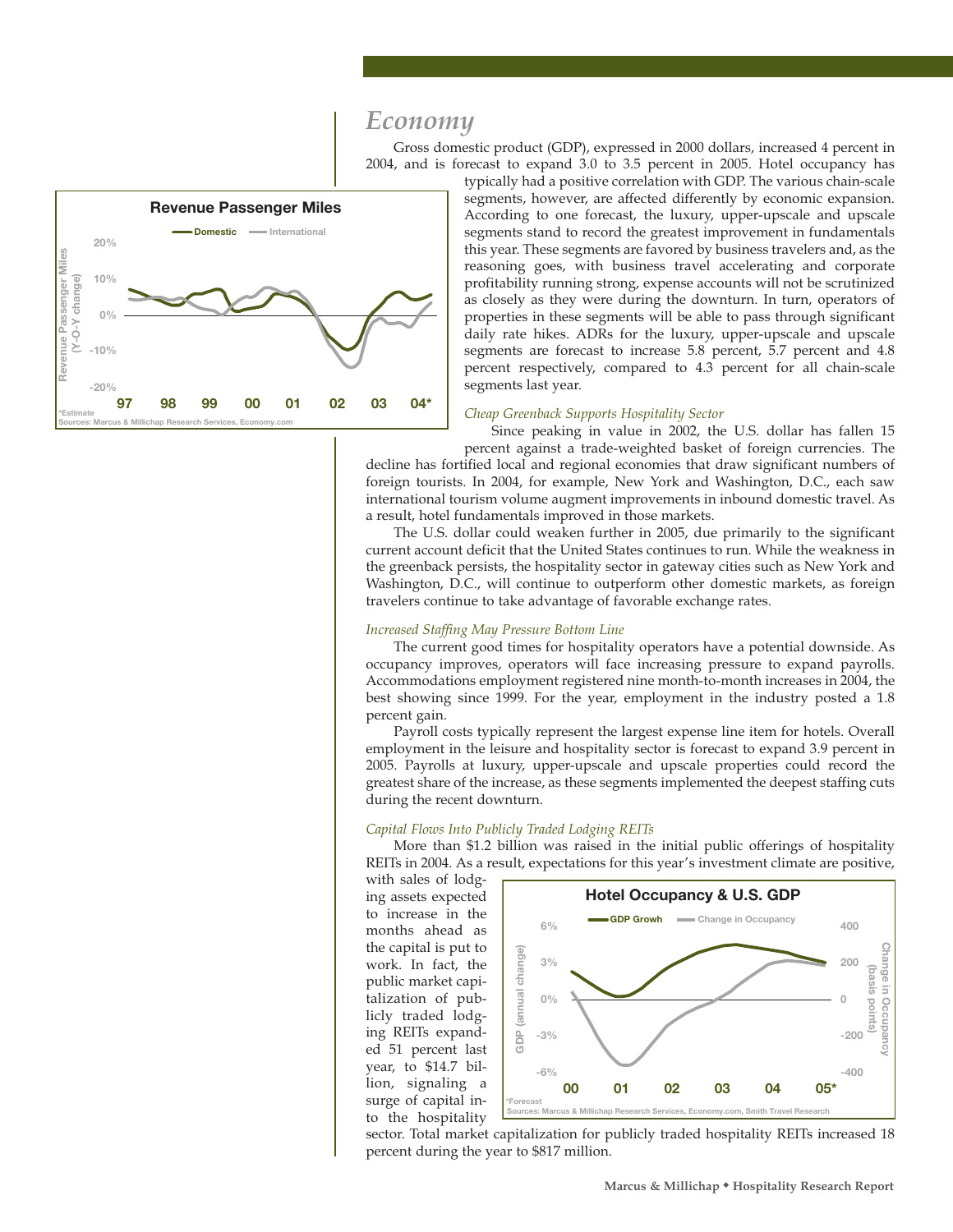### *Travel*

Hotel occupancy is expected to rise 180 basis points in 2005, to 62.9 percent. Occupancy rose 200 basis points in 2004 as leisure travel remained steady and corporations sent more workers on the road after cutting travel budgets in previous quarters. Emboldened by rising demand, hotel operators raised ADR 4 percent last year, to \$86.41, and a 4.3 percent increase is expected this year. With occupancy increasing and ADR on the upswing, RevPAR is expected to climb 7.3 percent, to \$56.62.

#### *International Arrivals Pushed Demand Higher*

Foreign travel to the United States made a notable recovery in 2004, reversing a decline that began after 9/11. For the year, foreign visitors constituted 9 percent of U.S. lodging demand, as measured by room-nights. While representing a significant reduction from the 13 percent of total demand registered in 2000, the result is an improvement from 2002 and 2003. To be sure, much of the gain in 2004 came as a result of a weak U.S. dollar. With weakness likely to continue in 2005, and European economies likely to grow stronger in the quarters ahead, the prospects for an increase in the number of foreign arrivals appears promising. Still, some impediments to growth in international tourism remain. Although the United States has not suffered any terrorist strikes since 9/11, legislation such as the Patriot Act and the U.S. Visit program have deterred many prospective travelers.

#### *Surveys Say More Travel in 2005*

If recent surveys are a reliable indicator, 2005 looks like a strong year for domestic and international travel. Spending by domestic and international travelers in the U.S. is forecast to increase 5.3 percent in 2005 to \$624 billion. In 2004, spending rose 6.9 percent from the previous year. Additionally, forecasts call for a 3.6 percent spike in business travel in 2005, to 149 million trips. The expectation of increased travel is attributed to an improving economy and fewer corporate travel restrictions.

Approximately 60 percent of corporate travel managers expect their firm's travel budgets to increase in 2005, the highest level since 2001. A trend to watch in 2005 is whether lengthy security check-ins negatively affect corporate travel more than safety and terrorism concerns. Finally, a recent index of consumer sentiment found that more vacations are intended within the first six months of 2005. The index receded in early 2005, however, raising the possibility that the previous reading was an aberration.

#### *Chain-Scale Performance*

Properties in all chain-scale segments are showing improvement. Occupancy gains have been greatest in the luxury, upper-upscale and upscale segments. The luxury segment's occupancy rate hit 71 percent in early 2005, up 200 basis points when compared to the same period last year. Upper-upscale occupancy rose 70 basis points to 69.8 percent, and upscale properties were 68.4 percent full, up from 67.6 percent one year earlier. Driven by ADRs that were from 6.0 percent to 8.7 percent higher than one year earlier, RevPAR was up 11.7 percent, 7 percent and 8.6 percent for the luxury, upper-upscale and upscale segments, respectively. Results in the lower-grade chain segments were also up in early 2005. In midscale without food and beverage properties, occupancy improved 140 basis points to 61.1 percent, while a 7.4 percent hike in ADR lifted RevPAR 9.9 percent. At the low end, occupancy at independent properties was up 80 basis points to 59.1 percent, year-over-year, in early 2005.

#### *Luxury Players Stir*

With luxury travel waking from a four-year slumber, Hilton Hotels has initiated plans to expand one of its lesser known luxury flags. Over the next five years, the firm plans to raise the number of Conrad Hotels from 17 to 50 worldwide. New domestic locations are in the works, as a project is under way in Las Vegas, and a Conrad recently opened in Miami. The Conrad properties are lining up to compete with deluxe flags Ritz-Carlton and Four Seasons. The Mandarin chain is also looking to expand its luxury holdings in the United States; the firm recently opened a location at Columbus Circle in New York. Meanwhile, the staid Ritz-Carlton chain is searching for ways to attract greater numbers of young, affluent travelers. The firm is reportedly considering loosening its dress code to appeal to the casual sensibilities of the younger demographic.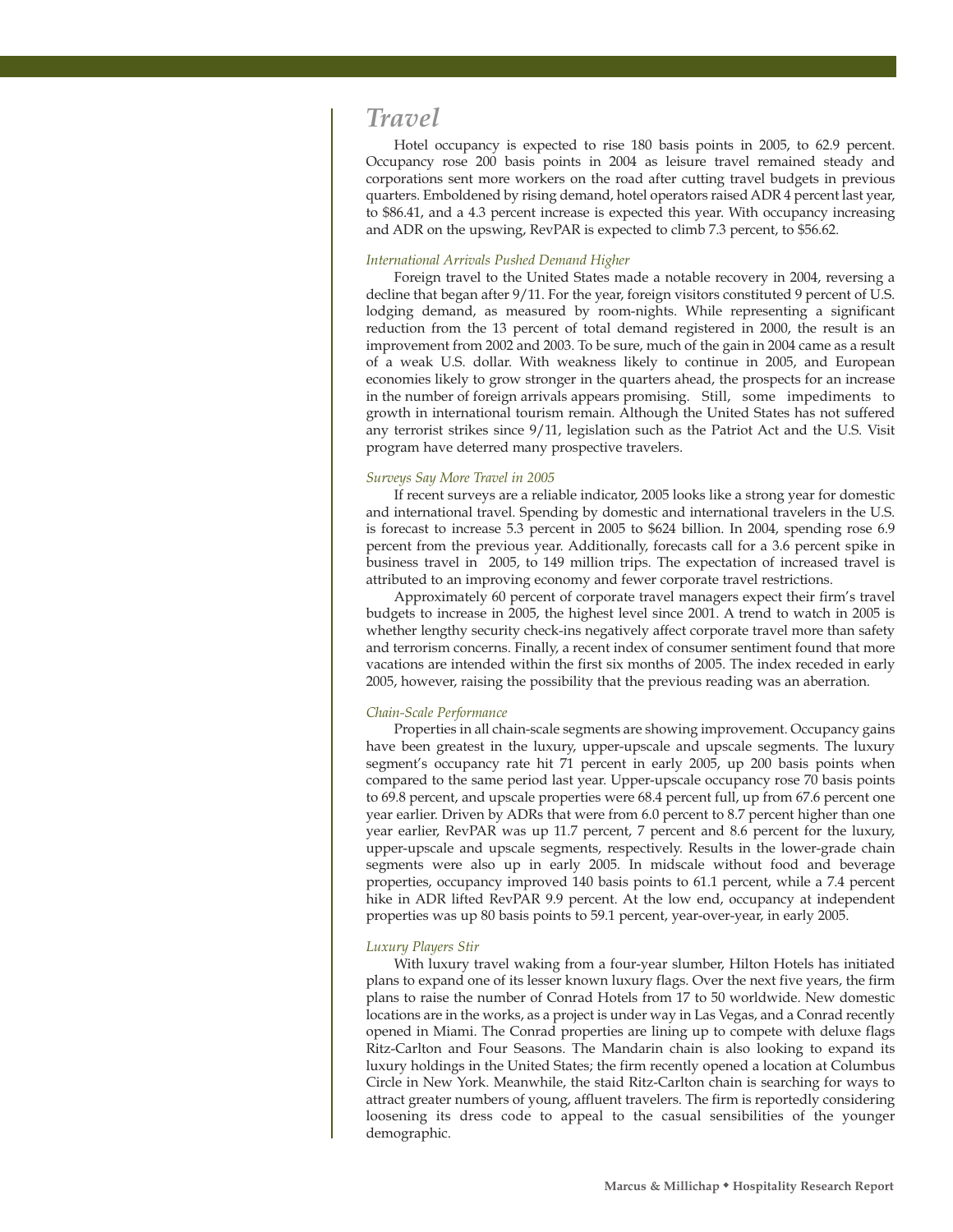## *Northeast Overview*

Lodging fundamentals in gateway cities such as New York and Washington, D.C., should continue to improve if the U.S. dollar remains weak. Properties in other metros will ride higher on strengthening local economies.



#### *New York City*

Improved performance is expected in 2005 as favorable foreign exchange rates and a sustained level of domestic travel raise occupancy at New York City hotels to 82.7 percent. In 2004, international travel to the city increased 10.3 percent and helped drive annual occupancy to 80.7 percent, up from 75 percent the year before. Greater occupancy yielded a 10.7 percent gain in ADR to \$186.09 and a 19.6 percent jump in RevPAR to \$150.86. In early 2005, ADR was up 13.9 percent year-over-year.

More than \$1 billion in sales were recorded last year and purchases of assets for conversion to multi-family use exceeded \$160 million. The latter deals include the 805-room Plaza Hotel, which will be converted to a mixed-use building with 150 hotel rooms. Completions in the market totaled 500 rooms, and approximately 850 rooms are slated for delivery in 2005. These include Holiday Inn Express and Courtyard by Marriott properties.

#### *Washington, D.C.*

Domestic and international travel, plus the return of business travel, fueled performance gains last year, and should help carry occupancy in area hotels to 71.2 percent in 2005. A 420 basis point rise in hotel occupancy to 70.6 percent plus a 7 percent bump in ADR raised RevPAR at Washington, D.C., properties 13.7 percent in 2004, to \$83.73. Local convention business appears to be off to a fast start in 2005, helping to drive 11.2 percent and 10.7 percent year-over-year gains in ADR and RevPAR, respectively.

More than 2,400 rooms were completed in the market last year, including 633 rooms in the District. In 2005, a 385-room Embassy Suites on K Street is slated for an August opening, and is one of 10 properties encompassing 1,704 rooms set for delivery this year. Also, the 1,500-room Gaylord National Hotel and Conference Center in Oxon Hill, Md. is planned, with building to start as early as late spring. On the investment side, institutions accounted for more than 80 percent of dollar volume last year. These buyers will continue to target assets with 200-plus rooms, where the median price rose to \$150,000 per room last year.

#### *Boston*

Convention bookings for 2005 have already exceeded 2004 levels. Combined with steady international and domestic travel, this should help to lift occupancy to 65.1 per-

cent in 2005. Occupancy was running 200 basis points ahead of the 2004 pace in early 2005. In 2004, occupancy at Boston properties rose 380 basis points to 64.2 percent, driven by the Democratic convention and increased inbound air traffic. Higher occupancy and a 6 per-



cent spike in ADR lifted RevPAR 12.6 percent in 2004 to \$79.56. Properties have been trading for a median price of approximately \$46,500 per room, with most investment occurring in suburban markets. New supply totaled 900 rooms in 2004, but deliveries will rise to 1,445 rooms in 2005.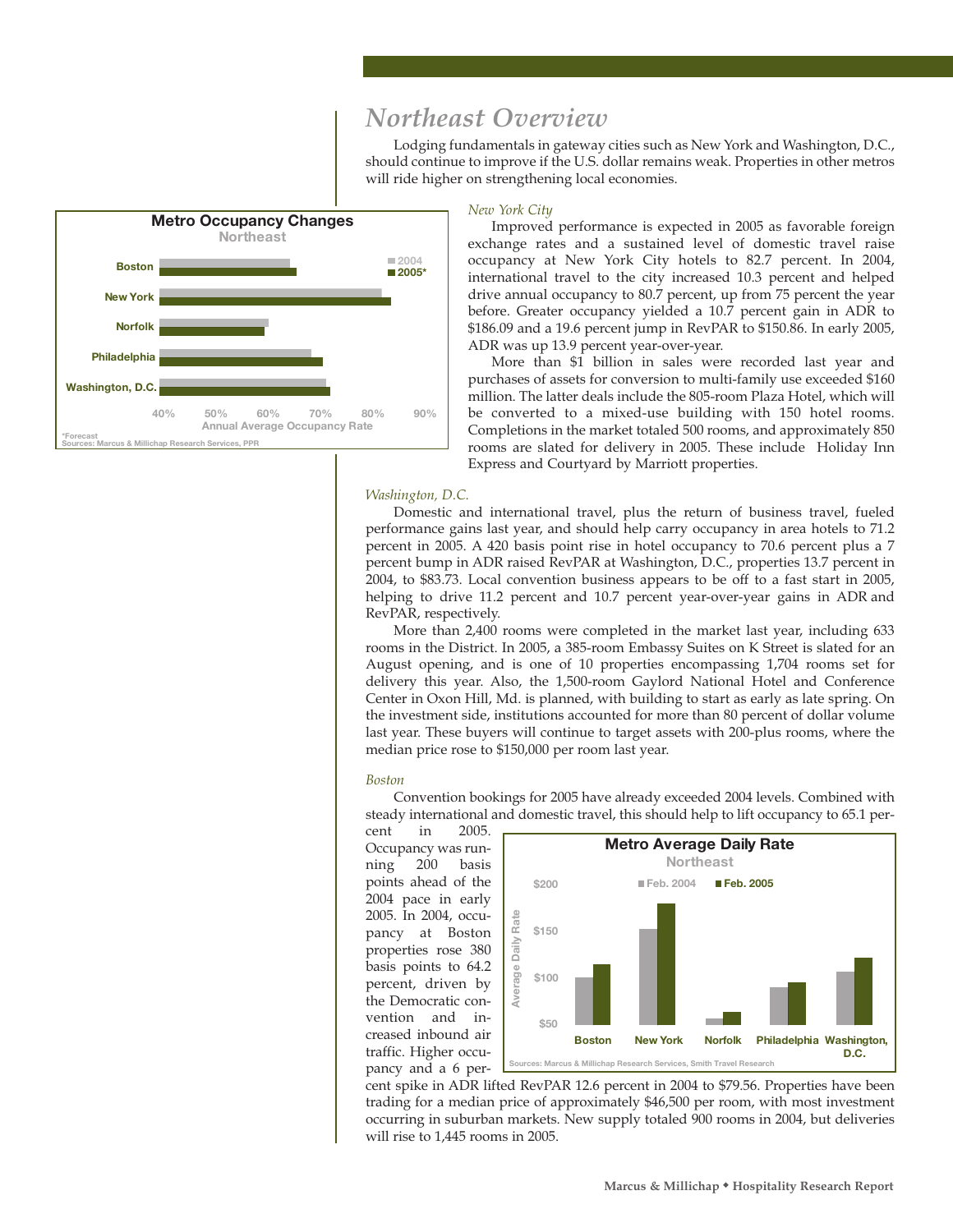## *Southeast Overview*

Many markets in the region draw both leisure and business travelers. With the former remaining strong and the latter picking up steam, improved hospitality fundamentals should result.

#### *Atlanta*

An expanding local economy should help raise occupancy to 60.4 percent in 2005, from 58.7 percent in 2004. ADRs expanded 3.2 percent during 2004, to \$76.18, and



were up 4.2 percent in early 2005. RevPAR put on 8.1 percent to end last year at \$44.69. Only 611 rooms are scheduled to come online in 2005, though more than 2,600 rooms are in the planning phase. These projects include Starwood's 500-room development across from Lennox Square Mall, which could start this year. Approximately 1,100 rooms were added last year, including the 341-room Intercontinental.

On the investment front, sales volume was up more than 50 percent last year. A portfolio buy of the Extended Stay and Hometown Inn chains accounted for a large portion of last year's deals.

#### *Tampa*

Fundamentals are expected to firm as a recovering national economy supports domestic travel, and the ocean cruise industry continues to emerge as a potent source of demand. Occupancy is forecast to rise 170 basis points to 67.4 percent in 2005 as completions fall by almost 50 percent to 532 rooms. An 8.2 percent year-over-year

gain in ADR was posted in early 2005, while occupancy was up 200 basis points.

The median price per room increased 20 percent in 2004, to \$72,500. In-state investors have been focusing on small properties on or near Pinellas County beaches. In a large deal, a REIT paid \$128,000 per room for the recently refurbished 238-room Hilton Tampa Westshore.

#### *Orlando*

With visitor volume projected to crack 50 million for the first time, occupancy in Orlando is forecast to hit 73.8 percent by year-end 2005. Occupancy registered an 800 basis point increase in 2004, to 70.7 percent, helping to fuel a 3.8 percent rise in ADR

and a 17 percent jump in RevPAR, to \$62.06. ADRs were posting a 7.6 percent year-over-year gain as of early 2005.

Completions are forecast to fall below 1,000 rooms this year, down from more than 1,700 in 2004. The 1,280-room Rosen Shingle Creek Resort Hotel on



Universal Boulevard is among the projects under way and is slated to come online in 2006. After a lackluster year in 2003, investors returned last year, raising the median price per room 50 percent to \$30,000.

#### *Miami*

Occupancy is projected to increase to 70 percent in 2005. Gains are being powered by a weak dollar luring foreign tourists and the area's easy air access from major Northeast population centers.

Improved occupancy drove RevPAR growth of 14.1 percent to \$77.96, and a 7.8 percent spike in ADR to \$114.48. ADR was up 11 percent in early 2005. Approximately 325 new rooms are expected in 2005. Condo conversions are reducing local hotel inventory, and conversions may be a factor in more deals going forward.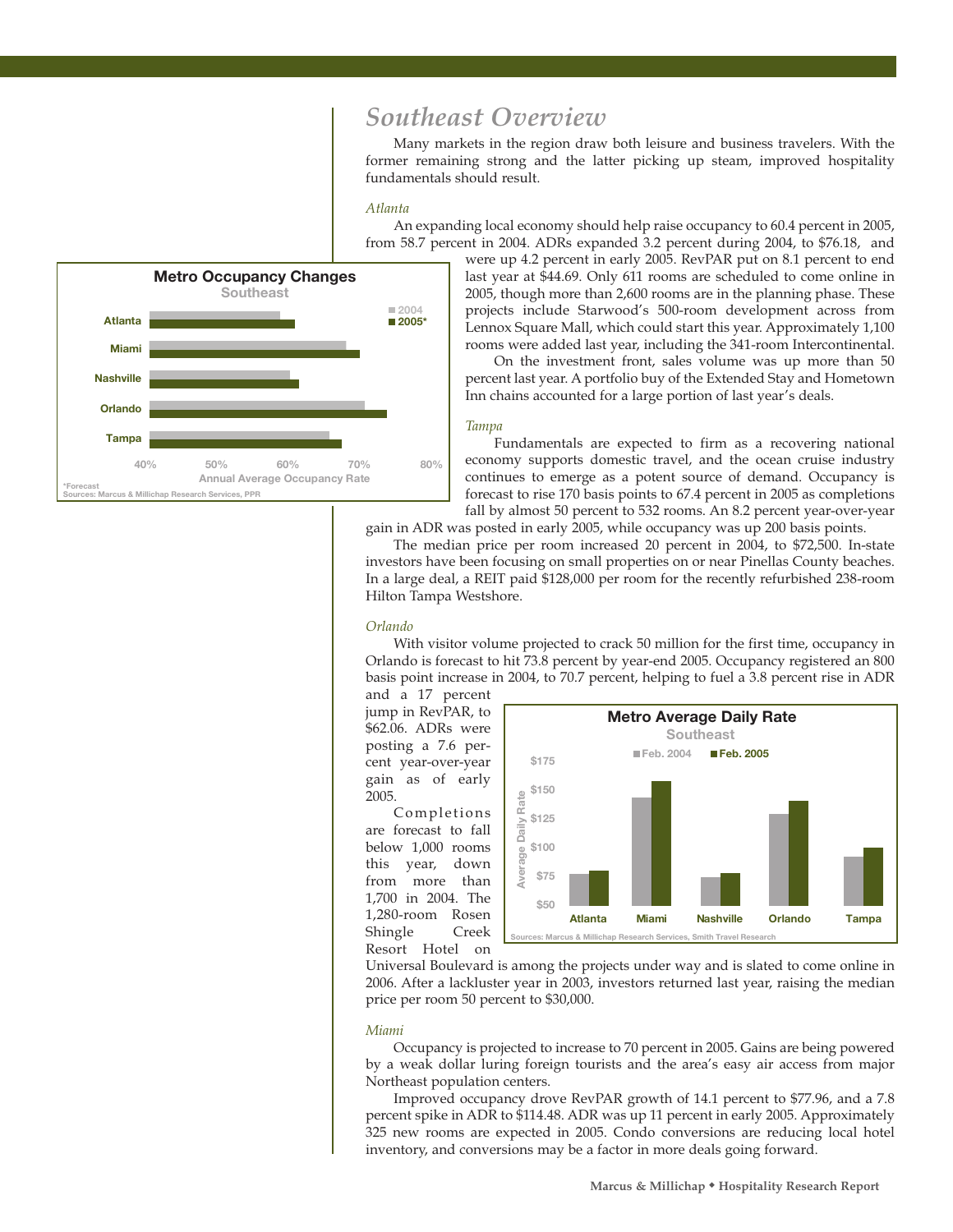## *Central*

Properties in the Central region rely upon business travel as the primary source of demand. If a greater-than-expected gain in this travel sector is registered, the region could outperform our forecasts.

#### *Chicago*

Chicago hotel occupancy is forecast to rise 170 basis points this year to 63.7 percent. This follows a 150 basis point increase in 2004, which permitted owners to record a 2.5



percent gain in RevPAR. Current projections could be exceeded with a stronger rebound in the business travel sector, a key demand generator in the local market.

Approximately 925 rooms are forecast to come online this year in the Chicago metro area, up from 733 rooms in 2004. More than \$150 million in sales were recorded in 2004, up from \$127 million the year before. The largest deal saw Host Marriott pay \$81.5 million, or \$179,120 per room, for the 455-room Embassy Suites Chicago Lakefront.

#### *Denver*

Occupancy in Denver hotel properties is projected to remain at less than its long-term average of 64 percent in 2005. While the year-end 2005 forecast of 62.5 percent is 230 basis points more than year-end 2004, leisure and business travel to the city has been steady but not strong enough to produce greater occupancy gains.

Completions in 2005 will total 1,004 rooms, up from approximately 500 rooms in 2004. Local buyers have been active, purchasing more than \$70 million in assets in 2004, slightly more than the year before. Institutional investors, however, are likely to step up their activity in the quarters ahead due to the stability of the local market and the area's mix of leisure and business travelers.

#### *Houston*

Houston hotels will record only a modest 80 basis point gain in occupancy in 2005, to 57 percent. Despite a rebounding economy and solid results in the vital energy sector, business travel has not recovered sufficiently to generate better results at local properties. RevPAR in 2004 put on 6 percent to finish the year at \$42.76, but the result is attributable to a 5 percent spike in ADR.

Construction may dampen prospects for greater improvement. Completions in 2005 will total 1,171 rooms, representing 2 percent of the market's stock. New supply is spread over several chain segments: approximately 500 rooms in the mid-market without food and beverage, 400 luxury rooms and 200 upscale rooms.

#### *Salt Lake City*

Occupancy is forecast to climb to 61.8 percent at year end, up from 60.2 percent in 2004. RevPAR increased 4.5 percent in 2004, carried by a 240 basis point improvement in

occupancy and a 0.3 percent gain in ADR. Going forward, local property operators will draw strength from steady job growth of 1.8 percent annually, and room demand from the area's \$750 million per year ski industry.

The metro will benefit from a light construction pipeline in the quar-



ters ahead with only 160 rooms scheduled to come online in 2005. As a result, owners should be able to build bottom lines on even modest spikes in room demand.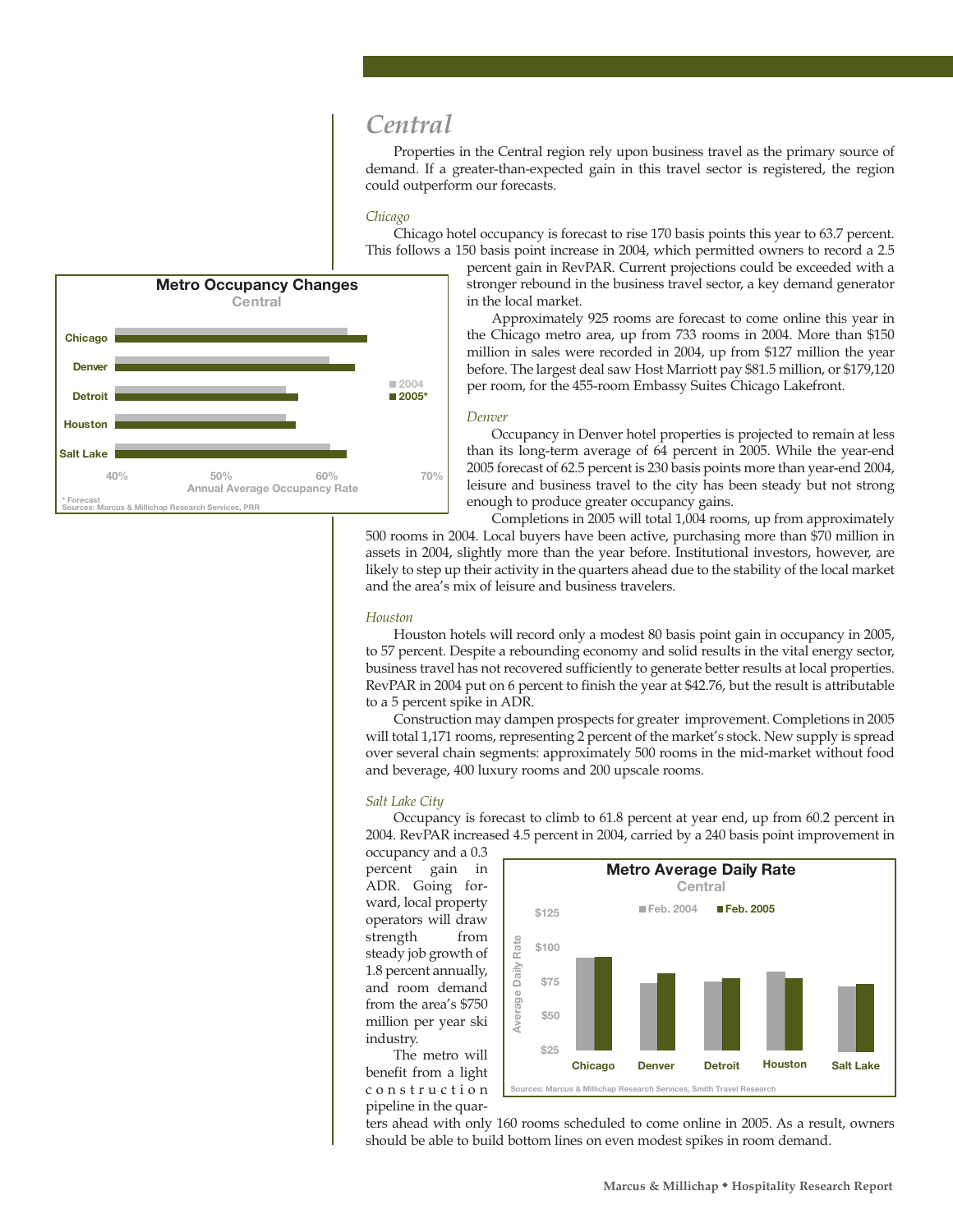## *Western Overview*

Hospitality assets in the Western region turned in stronger occupancy last year, and continued improvement is expected in 2005 as local economies find sure footing.

#### *Los Angeles*

Sustained strength in tourism and an accelerating recovery in business travel will boost occupancy in Los Angeles hotels to 72.5 percent in 2005, up from 71.6 percent the previous year. A buildup in leisure and business travel generated a 420 basis point occupancy gain last year and a 12.9 percent jump in RevPAR to \$68.82.



Approximately 660 rooms are slated for delivery this year. The planning pipeline, however, has more than 2,500 rooms. Sales topped \$500 million in 2004 for the second consecutive year, and the median price per room increased 39 percent to \$65,000. Private buyers and institutions are focusing on major flags, such as Best Western and Holiday Inn, a trend we expect will continue through 2005.

#### *Orange County*

Following a 300 basis point occupancy gain in 2004, Orange County hotel properties are forecast to post a 220 basis point increase in occupancy to 71.7 percent in 2005. Business and leisure travel have registered significant improvement, and visitor volume should rise in the quarters ahead, driven partly by the celebration of Disneyland's 50th anniversary.

Approximately 175 new rooms are expected to come online in 2005, two times the number of completions in 2004. A 300-room Ritz Carlton in Irvine is one of eight planned projects, totaling 1,400 rooms, in the metro. Investors remain highly interested in the market and its long-term prospects. The median price per room was up 13 percent to \$67,000 in 2004. Many private buyers and institutions are establishing or growing their portfolios in the market, which will keep prices rising throughout the year.

#### *Phoenix*

A growing local economy and continued strength in domestic travel will help raise Phoenix hotel occupancy to 66.2 percent in 2005, up from 63.7 percent last year. A 430 basis point jump in occupancy in 2004 triggered a 3.3 percent rise in ADR and a 10.8 percent hike in RevPAR to \$62.01.

About 740 rooms are projected to be completed in 2005, up from 600 in 2004. The projects include a 128-room Hilton Garden Inn in Scottsdale and the Radisson Hotel & Conference Center, which will bring 247 rooms to Ft. McDowell. Low barriers to entry, few "must-have" locations and steep seasonal rate discounting have kept large national investors out of the market for the most part. Still, private buyers are active, supporting a 7 percent increase in the median price per room last year to \$33,000.

#### *San Francisco*

With business travel recovering, domestic leisure travel steady and the U.S. dollar soft relative to Asian currencies, occupancy at San Francisco hotels is expected to climb 290 basis points to 70.8 percent in 2005. In 2004, a 500 basis point increase



in occupancy led to a 1.1 percent gain in ADR and 9.3 percent growth in RevPAR to \$80.16. Investors pushed the median price per room up 3.4 percent last year to \$81,649. We expect prices to rise further through 2005 as tourism posts strong gains and the local economy expands.